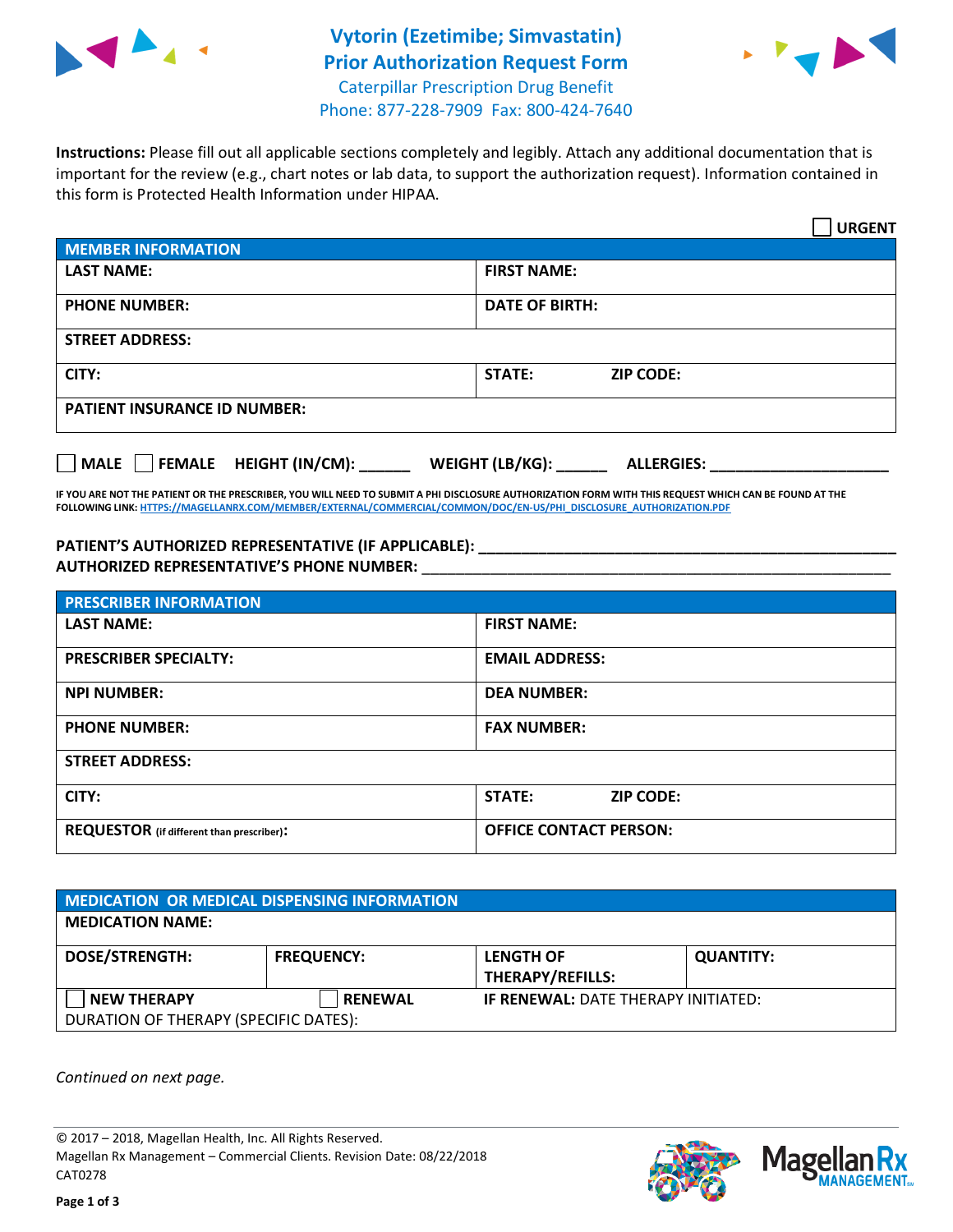



|                                                                                                                                                | MEMBER'S FIRST NAME:                                                                                                                                                                                                                                                                                                                                                                                                                                   |                                                       |  |
|------------------------------------------------------------------------------------------------------------------------------------------------|--------------------------------------------------------------------------------------------------------------------------------------------------------------------------------------------------------------------------------------------------------------------------------------------------------------------------------------------------------------------------------------------------------------------------------------------------------|-------------------------------------------------------|--|
|                                                                                                                                                | 1. HAS THE PATIENT TRIED ANY OTHER MEDICATIONS FOR THIS CONDITION?                                                                                                                                                                                                                                                                                                                                                                                     | <b>NO</b><br>YES (if yes, complete below)             |  |
| <b>MEDICATION/THERAPY (SPECIFY</b><br>DRUG NAME AND DOSAGE):                                                                                   | <b>DURATION OF THERAPY (SPECIFY</b><br>DATES):                                                                                                                                                                                                                                                                                                                                                                                                         | <b>RESPONSE/REASON FOR</b><br><b>FAILURE/ALLERGY:</b> |  |
| <b>2. LIST DIAGNOSES:</b>                                                                                                                      |                                                                                                                                                                                                                                                                                                                                                                                                                                                        | <b>ICD-10:</b>                                        |  |
| PRIOR AUTHORIZATION.                                                                                                                           | 3. REQUIRED CLINICAL INFORMATION: PLEASE PROVIDE ALL RELEVANT CLINICAL INFORMATION TO SUPPORT A                                                                                                                                                                                                                                                                                                                                                        |                                                       |  |
| <b>Clinical Information:</b>                                                                                                                   | Has the patient had a trial with a generic statin plus Zetia taken concurrently as individual products? $\Box$ Yes $\Box$ No                                                                                                                                                                                                                                                                                                                           |                                                       |  |
| Documentation must be provided.                                                                                                                | Did the patient develop dysphagia as a result of such prior concurrent treatment? $\Box$ Yes $\Box$ No                                                                                                                                                                                                                                                                                                                                                 |                                                       |  |
|                                                                                                                                                | If no, please provide rationale explaining why the patient was unable to continue therapy:                                                                                                                                                                                                                                                                                                                                                             |                                                       |  |
| plus Zetia? □ Yes □ No<br>Please provide supporting documentation.                                                                             | Is there medical rationale explaining why treatment with Vytorin is necessary over that of a generic statin                                                                                                                                                                                                                                                                                                                                            |                                                       |  |
| physician feels is important to this review?                                                                                                   | Are there any other comments, diagnoses, symptoms, medications tried or failed, and/or any other information the                                                                                                                                                                                                                                                                                                                                       |                                                       |  |
|                                                                                                                                                |                                                                                                                                                                                                                                                                                                                                                                                                                                                        |                                                       |  |
| information is received.                                                                                                                       | Please note: Not all drugs/diagnosis are covered on all plans. This request may be denied unless all required                                                                                                                                                                                                                                                                                                                                          |                                                       |  |
|                                                                                                                                                | ATTESTATION: I attest the information provided is true and accurate to the best of my knowledge. I understand that<br>the Health Plan, insurer, Medical Group or its designees may perform a routine audit and request the medical<br>information necessary to verify the accuracy of the information reported on this form.                                                                                                                           |                                                       |  |
| Prescriber Signature or Electronic I.D. Verification:                                                                                          |                                                                                                                                                                                                                                                                                                                                                                                                                                                        | Date:                                                 |  |
| and arrange for the return or destruction of these documents.                                                                                  | CONFIDENTIALITY NOTICE: The documents accompanying this transmission contain confidential health information that is legally privileged. If<br>you are not the intended recipient, you are hereby notified that any disclosure, copying, distribution, or action taken in reliance on the contents<br>of these documents is strictly prohibited. If you have received this information in error, please notify the sender immediately (via return FAX) |                                                       |  |
|                                                                                                                                                | FAX THIS FORM TO: 800-424-7640                                                                                                                                                                                                                                                                                                                                                                                                                         |                                                       |  |
|                                                                                                                                                | MAIL REQUESTS TO: Magellan Rx Management Prior Authorization Program; c/o Magellan Health, Inc.                                                                                                                                                                                                                                                                                                                                                        |                                                       |  |
| © 2017 - 2018, Magellan Health, Inc. All Rights Reserved.<br>Magellan Rx Management - Commercial Clients. Revision Date: 08/22/2018<br>CAT0278 |                                                                                                                                                                                                                                                                                                                                                                                                                                                        | <b>Magel</b>                                          |  |